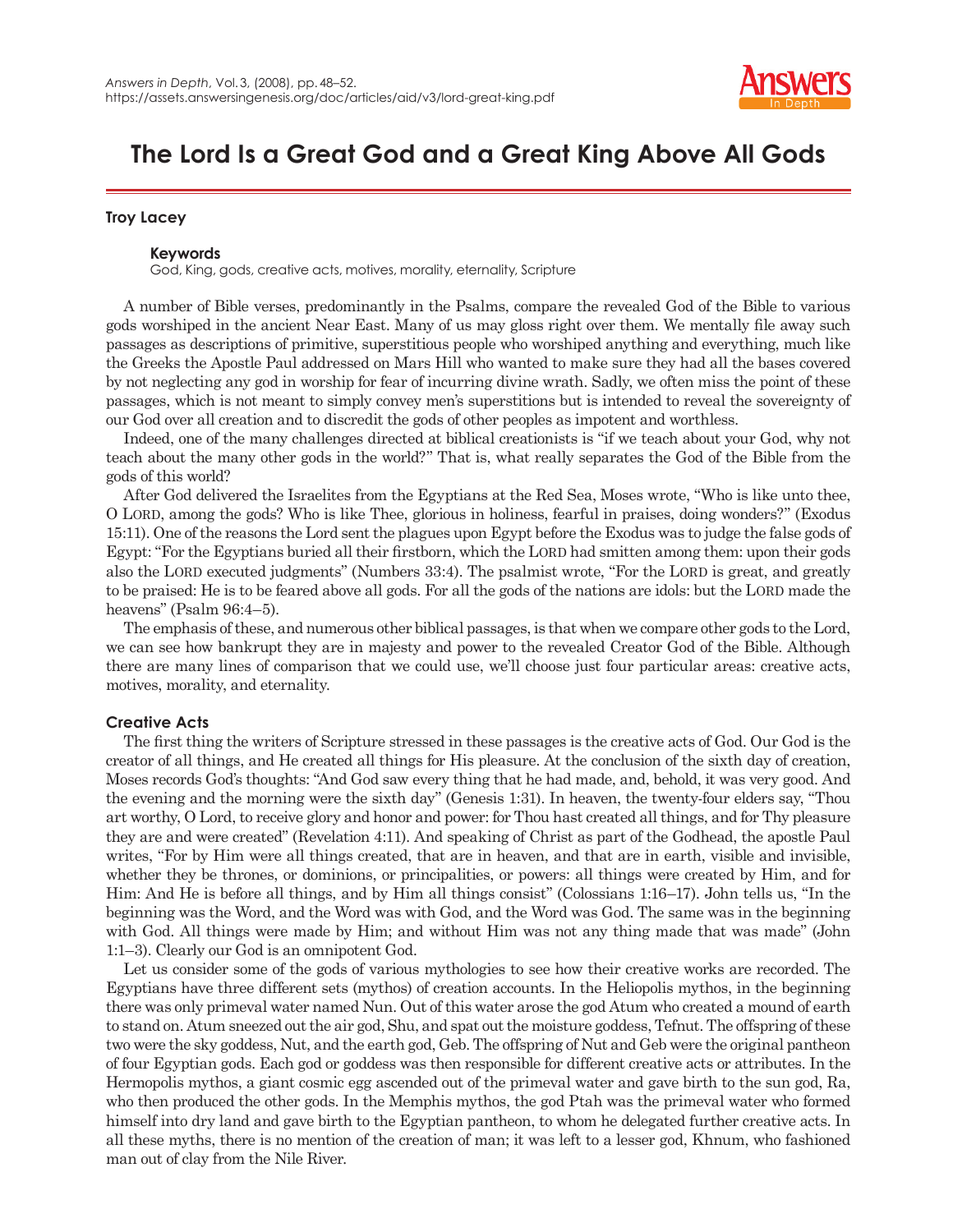In Greek mythology, in the beginning was Chaos, a cosmic void, which asexually produced Gaia, the earth goddess. She in turn asexually produced Ouranous the sky god with whom she mated to produce the Titans who deposed Ouranous. The Titans were later led by Cronos who was overthrown by Zeus and the rest of the classical Greek pantheon of gods. Much later, a Titan named Prometheus created man; while even later, Zeus ordered Hephaistos to create woman.

In Sumerian mythology, there were four creator gods: An, Ki, Enlil, and Enki (heaven, earth, air, and water). Each god created his namesake and then gave birth to other gods. Mankind was fashioned out of clay at some later time.

In Mayan mythology, gods such as Heart of Heaven and Quetzalcoatl are said to have created the earth. Mankind was later created out of maize (corn) because the first two creations of man from clay and wood had failed and been destroyed.

In Norse mythology, a foggy void between the lands of fire and ice produced a primeval cow, the god Buri and the Frost Giant Ymir, who was later killed by Odin, a grandson of Buri. Ymir's flesh became the earth, his bones the mountains, his teeth became rocks and his blood became rivers lakes and seas. Mankind was created later by three gods; Odin gave them life, Vili gave them intelligence, and Ve gave them the five senses.

These few extremely condensed creation myths are enough to show that the various mythological gods associated with creative works are not regarded as all-powerful, or all knowing. In many cases a creative god had to cooperate with other gods, kill or maim other gods, or even practice trial and error methods in order to create.

Furthermore, the majority of the creation myths do not strictly speak of an eternally pre-existent god or of creation *ex nihilo* (out of nothing), but rather something (primordial air or water usually) gave rise to a god or gods who then from their own essence created particular components of the cosmos. The late Dr. Henry M. Morris, in his excellent commentary, *The Genesis Record*, suggested that Satan believes that he was not created, but that "all of the angels as well as God Himself had just arisen from the primeval chaos . . . and that it was only an accident of the priority of time that placed him, with all of his wisdom and beauty, beneath God in the angelic hierarchy." If that were the case, it would be natural for fallen man to carry forward mythologies in which a god came forth from nothingness, as Satan desires to be worshipped as God, and we know that idols and false gods really are surrogates for demonic worship (Deuteronomy 32:17; 1 Corinthians 10:20). Sadly, many fall into this sort of trap: worshipping the creature, rather than the Creator.

Regarding the creation of man, in Genesis 1:26 we see that God did not just speak mankind into existence; first, God spoke to the other members of the Trinity. Mankind would be a special creation—in the image of God, and given dominion over the rest of creation. Furthermore, God took special care with this creation.

And the LORD God formed man of the dust of the ground, and breathed into his nostrils the breath of life; and man became a living soul. And the LORD God caused a deep sleep to fall upon Adam, and he slept: and He took one of his ribs, and closed up the flesh instead thereof; And the rib, which the LORD God had taken from man, made He a woman, and brought her unto the man. (Genesis 2:7, 21–22)

From this creative act we can clearly see that man's creation was not an afterthought, it was the pinnacle of His creation. And God saw that it was not good for man to be alone (Genesis 2:18), so the creation of woman was obviously a good thing. In contrast, Greek mythology's Zeus ordered Hephaistos to create woman as a punishment for man. He created Pandora and gave her to her husband. It was Zeus' intention that woman would hinder and afflict man, so he gave her a box filled with evils which she was commanded not to open. Of course, Pandora opened the box, as Zeus fully anticipated she would, unleashing death, bloodshed, and other ills upon mankind. In the box, however, was one good thing: hope. This seems to be the Greeks' interpretation of the Genesis curse and promise of a Savior, which they clearly did not understand.

## **Motives**

Besides differences in the creative acts, the mythological gods differ from the true God in their motives. Most mythologies describe the creation of man as an afterthought (Egyptian, Buddhism), a means to irritate another god (Greek and Roman), a means of sustaining the gods (Mayan, Aztec, and Sumerian), the direct progeny of the gods (Hinduism), or a means of aiding the gods in future conflicts (Norse). For the Mayans and Aztecs, mankind was created to worship and offer sacrifices to the gods in order that the gods did not perish. In Sumerian mythologies mankind was created to supply the gods with food, drink, and shelter so that the gods might have leisure for their divine activities. In Norse mythology, mankind was created to produce great warriors who, after dying on the battlefield, would ascend to Valhalla. Odin would then utilize these extra troops at the final doom of the gods in the hopes of changing the god's fated destruction. In Hinduism mankind exists to feed, clothe, bathe, and sometimes even awaken their gods. The dominant theme in all of these mythologies is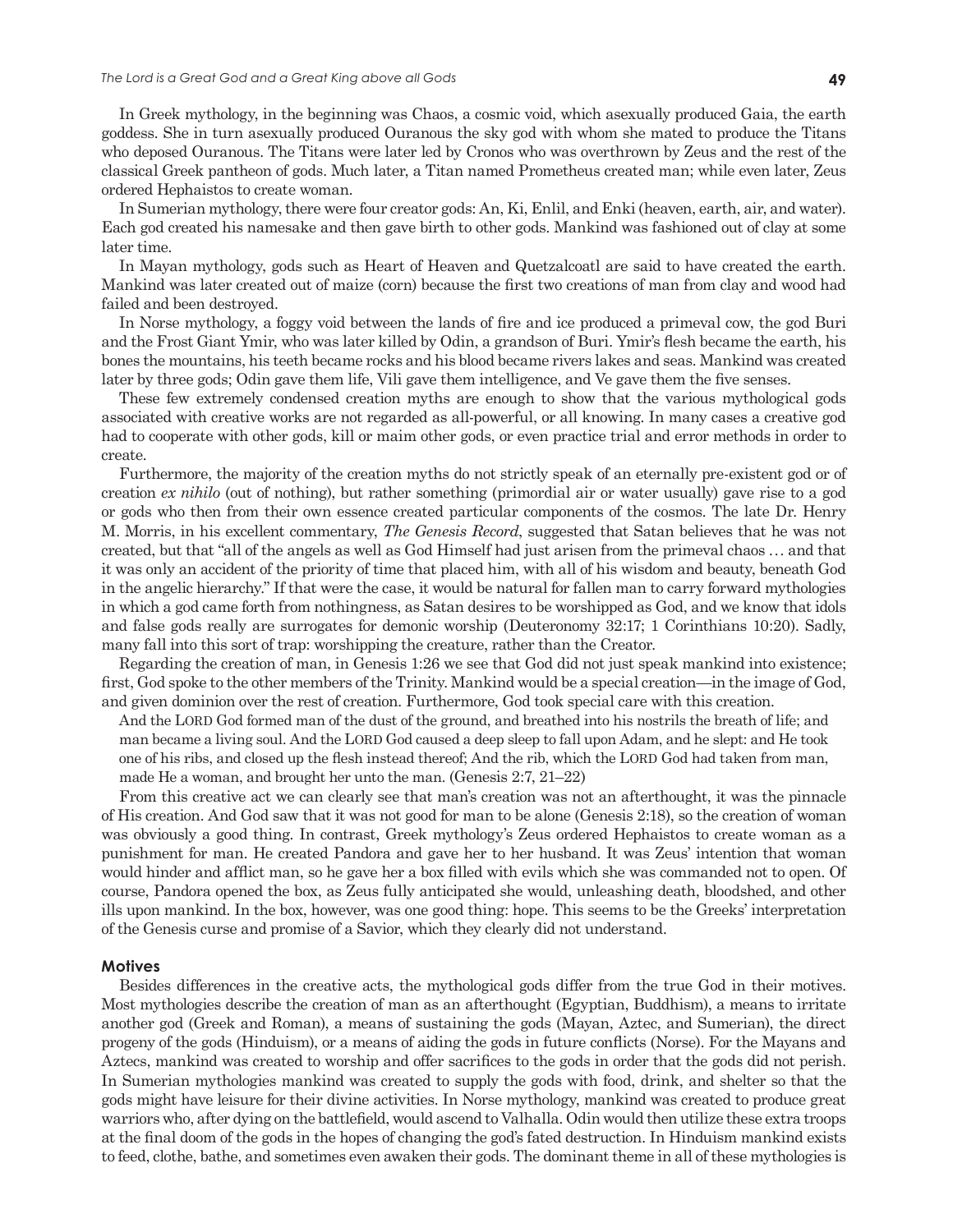that the gods, while more powerful than mortals, still need mankind for some purpose or benefit to themselves. These gods are not totally self-sufficient, but require worship or sustenance or sexual union with mankind in order to prosper.

Jehovah God, on the other hand, needs nothing from His creation. Although God seeks fellowship with mankind and has sent His son Jesus Christ to reconcile mankind to God, He is not dependent on our worship, nor does He need anything from humankind.

The God who has made the world and all things which are in it, He, being Lord of heaven and earth, does not dwell in temples made with hands, nor is served by men's hands as needing something, Himself giving to all life and breath and all things. (Acts 17:24–25)

For who has known the mind of the Lord, or who has been His counselor? Or who has first given to Him, and it shall be rendered to him? For of Him, and through Him, and for Him are all things: to Him be glory forever. Amen. (Romans 11:34–36)

God's motive for the creation of man, according to the Bible is to glorify and worship God.

Among the gods there is none like unto Thee, O Lord; neither are there any works like unto Thy works. All nations whom Thou hast made shall come and worship before Thee, O Lord; and shall glorify Thy name. For Thou art great, and doest wondrous things: Thou art God alone. (Psalm 86:8–10)

Let every thing that hath breath praise the LORD. Praise ye the LORD. (Psalm 150:6)

Great and marvelous are Thy works, Lord God Almighty; just and true are Thy ways, Thou King of saints. Who shall not fear Thee, O Lord, and glorify Thy name? For Thou only art holy: for all nations shall come and worship before Thee; for Thy judgments are made manifest. (Revelation 15:3–4)

Let us hear the conclusion of the whole matter: Fear God, and keep his commandments: for this is the whole duty of man. (Ecclesiastes 12:13)

#### **Morality**

The behavior and character of the mythological gods is vastly different from the Christian God. The gods are usually depicted as selfish, arrogant, sadistic, lustful, drunken, vain, hateful, or some combination of the above. In other words, they mirror humanity. These gods are just hyper-powerful mortals with the same desires, character flaws, sins, and objectives as their lesser-powered creations. It would take far too many pages to list all the examples of mythological deity foibles, but a few examples should suffice to prove the point.

Starting with the Greek mythologies, we find that Cronos maimed his father Ouranous, usurped his position, and then swallowed his own children to prevent them from usurping his throne. Cronos' youngest son Zeus was hidden by his mother, and together they rescued the swallowed siblings. Eventually, Zeus banished Cronos and became the ruler of the gods along with his sister/wife Hera and his brothers Poseidon and Hades. Zeus was frequently unfaithful to Hera with demi-gods or mortal women, and Hera repeatedly tried to kill or banish any lovers and offspring of these illicit unions. Zeus clashed with Prometheus, a Titan who had remained faithful to him, because he gave fire to mankind. Zeus had him chained to a mountaintop while an eagle ate his daily regenerating liver. Poseidon would sink ships and drown mariners simply on whims or would unleash sea monsters at coastal towns with which he wasn't pleased. Ares, son of Zeus, fell in love with Aphrodite, and had relations with her even though she was married to Hephaistos. Hera sent snakes to kill the infant Heracles. Hera and Athena stirred up the Trojan War because of jealousy over Paris selecting Aphrodite as the most beautiful of the goddesses. The stories are replete with tales of vengeance and betrayal between the gods or between gods and men.

In the Egyptian mythologies we have war between Seth and Osiris. Seth slew and dismembered his older brother Osiris and ruled Egypt in his stead. When Osiris's son Horus claimed the throne, Seth fought with him as well. Eventually a tribunal of gods decided the dispute over who should rule Egypt. After much politicking and quarreling, Horus was granted the throne and Seth was given the position of thunder god.

In the Norse mythologies the main god Odin was constantly unfaithful to his wife Frigg, and he sometimes stirred up wars on earth in order to gain slain heroes for Valhalla. Loki, the god of mischief, was responsible for the death of the god Balder and for instigating events that would lead to Ragnarok, the doom of the gods. There was even a war between the two branches of Norse gods, the Aesir and the Vanir, which produced bad blood and treachery down through the ages.

Unlike these wicked gods, Jehovah God has no sin in Him. He is perfect, holy, and righteous. He never changes or reneges on His promises.

Thou art of purer eyes than to behold evil, and canst not look on iniquity. (Habakkuk 1:13a) Every good gift and every perfect gift is from above, and cometh down from the Father of lights, with whom is no variableness, neither shadow of turning. (James 1:17)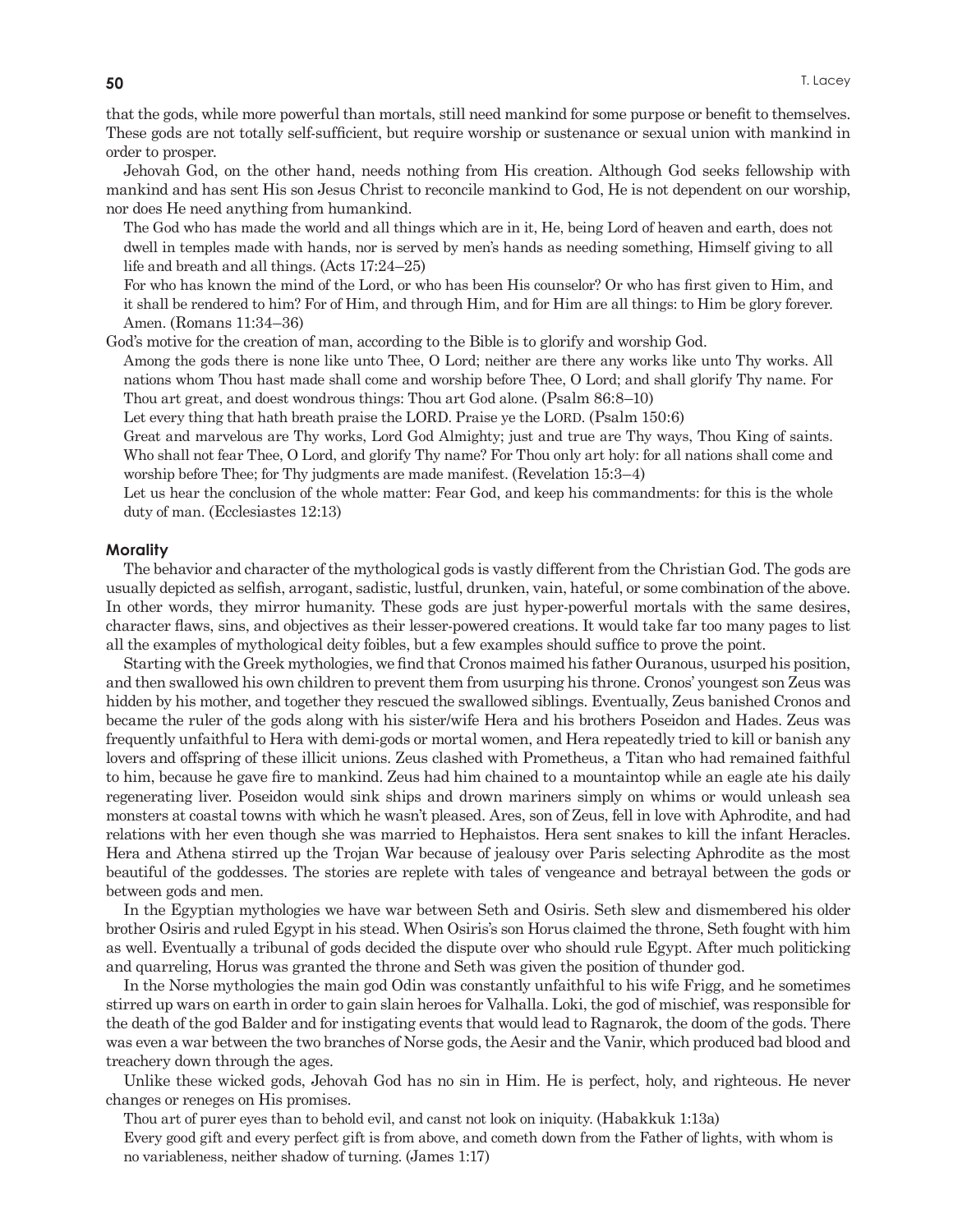The angels proclaim God's holiness:

And one cried unto another, and said, Holy, holy, holy, is the LORD of hosts: the whole earth is full of His glory. (Isaiah 6:3)

The writer of Hebrews says of our Savior Jesus Christ:

For we have not an high priest which cannot be touched with the feeling of our infirmities; but was in all points tempted like as we are, yet without sin. (Hebrews 4:15)

The apostle Paul says:

For he hath made him to be sin for us, who knew no sin; that we might be made the righteousness of God in him. (2 Corinthians 5:21)

Christ describes himself:

He that is Holy, He that is true. (Revelation 3:7)

In fact, it is precisely because of the holy nature of the biblical God that we have a basis for morality. He is the ultimate Lawgiver and has given us standards by which we are to live. Apart from the good God of the Bible, we have no logical basis upon which to claim for example, that murder is wrong, while helping others is right. Take a look again at the character and nature of the gods mentioned above—are any of them capable of dispensing a logical system of morality, where good is defined by their very nature? Their followers, acting consistently with their belief in their gods, show that their moral code left something to be desired—human sacrifice, murder, adultery, continual war, lying, scheming, and the like were all the norm, rather than sinful behavior to be punished.

Additionally, in the canon of Scripture we see a Holy God righteously judging people or nations many times, but never does God sin, and never does He vex mankind with unjust punishment or laws.

For He doth not afflict willingly nor grieve the children of men. (Lamentations 3:33)

The fear of the LORD is clean, enduring forever: the judgments of the LORD are true and righteous altogether. (Psalm 19:9)

Even David could say, when chastised by the Lord for his sin:

I know, O LORD, that Thy judgments are right, and that Thou in faithfulness hast afflicted me. (Psalm 119:75)

What we do not see in Scripture is an ultra-powerful mortal bully. We see a transcendent God who is infinitely wiser and higher than man, yet deigns to condescend to us in order that we might know Him.

O the depth of the riches both of the wisdom and knowledge of God! How unsearchable are His judgments, and His ways past finding out! (Romans 11:33)

When I consider thy heavens, the work of Thy fingers, the moon and the stars, which Thou hast ordained; What is man, that Thou art mindful of him? And the son of man, that Thou visitest him? (Psalm 8:3–4)

For my thoughts are not your thoughts, neither are your ways my ways, saith the LORD. For as the heavens are higher than the earth, so are my ways higher than your ways, and my thoughts than your thoughts. (Isaiah 55:8–9)

Of course the greatest revelation of God to mankind was in His Son Jesus Christ.

But now the righteousness of God without the law is manifested, being witnessed by the law and the prophets; even the righteousness of God which is by faith of Jesus Christ unto all and upon all them that believe: for there is no difference. (Romans 3:21–22)

God, who at sundry times and in diverse manners spoke in time past unto the fathers by the prophets, hath in these last days spoken unto us by His Son, whom He hath appointed heir of all things, by whom also He made the worlds; who being the brightness of His glory, and the express image of His person, and upholding all things by the word of His power, when He had by Himself purged our sins, sat down on the right hand of the Majesty on high. (Hebrews 1:1–3)

## **Eternality**

One last comparison between the many false gods and the one True God is eternality. Many of the mythological gods or demi-gods were killed by other gods or even by mortals (Osiris, Balder, most of the Norse pantheon, Tiamat, Tammuz, Hercules, etc). Most died in battle or for offending another god. Some just faded away as their adherents died off or new "gods" replaced them (the Titans, the Vanir, Aten, etc.). But Scripture states, "God is from everlasting to everlasting" (Psalms 41:13, 90:2). Christ describes himself saying, "I am Alpha and Omega, the beginning and the end, the first and the last" (Revelation 22:13). God existed from eternity past and will exist into eternity future. From this eternal nature flows the basis for the natural laws that the universe obeys.

The One True God sent His Son to die, but He was not killed by anyone or anything. God the Son willingly